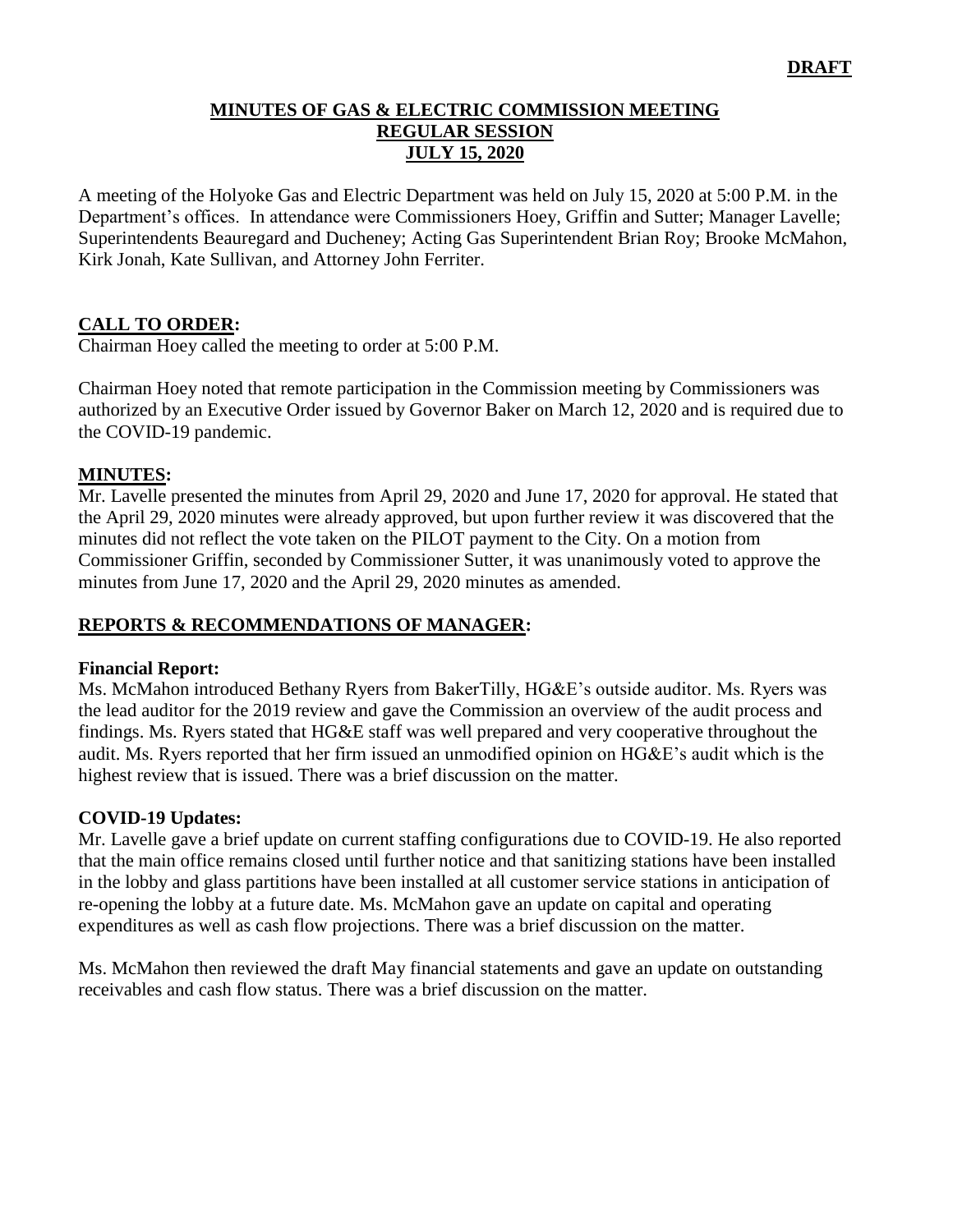### **DIVISION REPORTS:**

#### **GAS DIVISION**

Mr. Roy reported that wholesale natural gas procurements continue consistent with the hedging plan for the current 12-month procurement window. He stated that natural gas futures prices have been increasing for the past few months and have the potential to increase higher for the winter season. He stated that the increase is largely due to declining production of associated gas and predictions of heavy demand for the coming winter. He stated that currently staff has secured 37% of anticipated winter gas requirements at a fixed price. Mr. Roy then reviewed the July rate comparisons and reported that the Department remains very competitive in all rate classes. He then gave an update on the Department's response to recommendations from the recent DPU audit of the LNG facility, and he noted that 88% of the recommendations have been closed out, and the remaining items are on schedule for completion by the end of the year. He then gave an update on the status of leak reductions, cast iron main replacements and bare steel service replacements. Mr. Roy also reported that staff submitted a Stay of Enforcement request to the DPU related to corrosion system inspections and meter replacements as work in both areas is behind plan due to the inability to get into customer premises due to COVID-19 guidelines established by the DPU. There was a brief discussion on the matter.

### **ELECTRIC DIVISION**

#### **Power Supply:**

Mr. Beauregard reviewed the July electric rate comparisons and reported that the Department remains competitive in all rate classes. He then reviewed the July Mark-to-Market report and reported that all transactions are within policy limits and that there are no red flags with any counterparties. Mr. Beauregard then presented a forecast for transmission rates and Forward Capacity Market (FCM) rates through 2025. He then gave an update on peak load reduction activities and an update on the Citizens Energy Battery Storage project. There was a brief discussion on the matter.

### **TRANSMISSION & DISTRIBUTION**

Mr. Beauregard reported that all non-emergency field work that requires access to a customer premise continues to be suspended until further notice due to the COVID-19 outbreak. He stated that staff continues to be very busy supporting infrastructure requests from various cultivation customers who are in various stages of permitting with their operations. He further reported that, since the last commission meeting, staff completed the planned commitment to install 800 AMI meters at various customer sites. There was a brief discussion on the matter.

### **ELECTRIC PRODUCTION**

Mr. Ducheney reported that water flows continue to be very low and that hydro production was behind plan for the month of June, but is still slightly ahead of plan year to date. He also reported that fish lifting operations schedules have changed and are now operating Monday through Friday with approximately four lifts per day. He further reported that the Cobble Mountain governor replacement project was completed ahead of schedule and that both units have been returned to service. There was a brief discussion on the matter.

### **TELECOMMUNICATIONS**

Mr. Jonah gave an update on help desk activity as well as sales and ongoing projects. He also reported that staff successfully completed the migration of the employee email platform from to a new vendor as the prior vendor was no longer supporting the system. There was a brief discussion on the matter.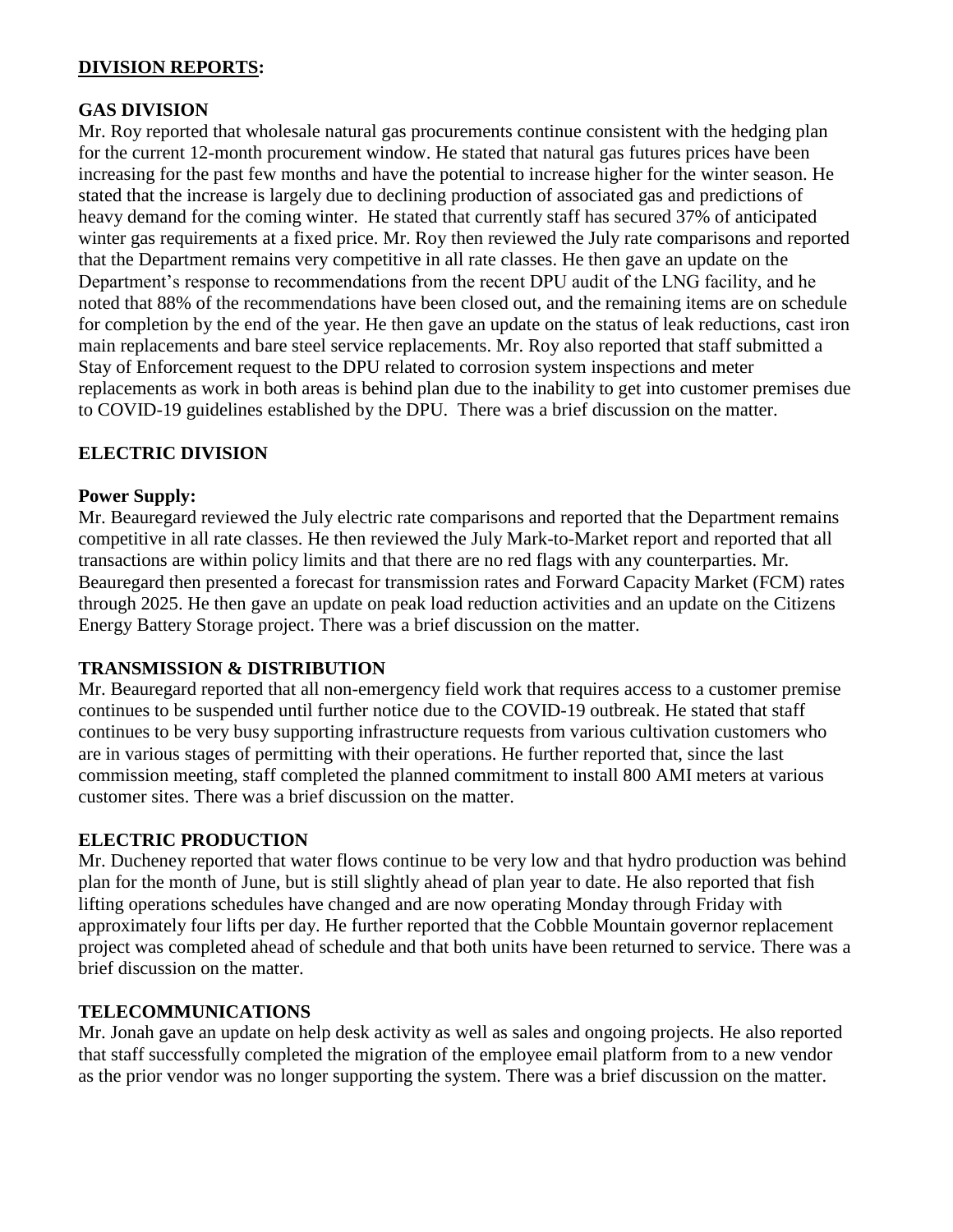### **MARKETING AND COMMUNICATIONS**

Ms. Sullivan reported that staff continues to provide updates to employees regarding operational changes and required precautions to minimize risks related to the COVID-19 outbreak. She then gave an update on website and newsletter updates that include communications on HG&E's clean energy collaboration with multiple parties. She also gave an update on energy efficiency statistics and discussed customer communications during the June  $29<sup>th</sup>$  power outage due to a severe storm. There was a brief discussion on the matter.

## **OLD BUSINESS:** None

## **NEW BUSINESS:**

# **COMMERCIAL ENERGY ASSISTANCE REQUEST – ALLYN ENTERPRISES, LLC:** Mr.

Lavelle recommended that the Commission approve a commercial energy assistance request, in the amount of \$10,000, for the owners of 480 Hampden Street for the installation of energy efficient gasfired heating and cooling equipment. After a brief discussion and on a motion from Commissioner Griffin, seconded by Commissioner Sutter, it was unanimously voted to approve the assistance per the recommendation of management.

# **BID AUTHORIZATIONS:** None

# **BIDS RECEIVED:**

**WALNUT STREET LOWER ROOF REPLACEMENT:** Mr. Lavelle recommended that the Commission award the contract for the Walnut Street Lower Roof Replacement to DP Carney Construction, the lowest qualified bidder meeting all requirements of the solicitation. After a brief discussion and on a motion from Commissioner Griffin, seconded by Commissioner Sutter, it was unanimously voted to award the contract per the recommendation of management.

**JUNIPER IP AGGREGATION ROUTER:** Mr. Lavelle requested authorization for the expenditure of up to \$76,826 for the purchase of a Juniper MX104 IP Aggregation Router off of the Massachusetts Statewide Contract #MAITT50. He stated that the router is required to support new business requirement as well as to add redundancy to the existing system. After a brief discussion and on a motion from Commissioner Griffin, seconded by Commissioner Sutter, it was unanimously voted to authorize the expenditure per the recommendation of management.

**VEHICLE #11 ENGINE REPLACEMENT:** Mr. Lavelle requested authorization for the expenditure of up to \$32,251 for the replacement of the engine on Vehicle #11 He stated that the vehicle is a gas distribution line truck that was purchased in 2012 and is vital to completing planned work in the division. He stated that the engine is beyond repair and beyond the warranty period. After a brief discussion and on a motion from Commissioner Griffin, seconded by Commissioner Sutter, it was unanimously voted to authorize the expenditure per the recommendation of management.

**RELIEF VALVE – LNG VAPORIZATION SYSTEM:** Mr. Lavelle requested authorization for the expenditure of up to \$7,253 for the purchase of a pressure relief valve from Mercer Valve Co., Inc.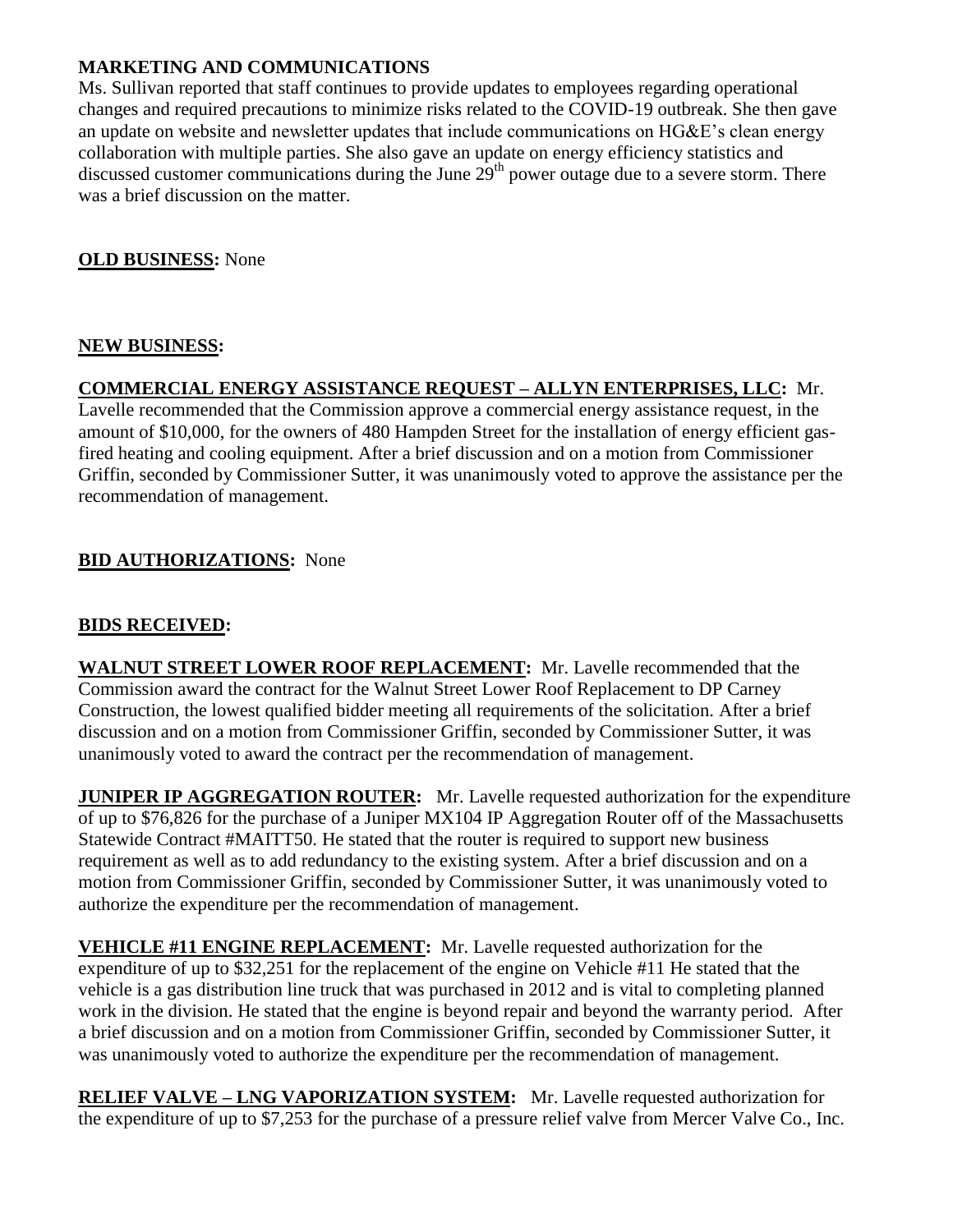He stated that the valve would provide secondary overpressure protection in the event that the existing pressure regulator downstream of the LNG vaporization system should fail. After a brief discussion and on a motion from Commissioner Griffin, seconded by Commissioner Sutter, it was unanimously voted to authorize the expenditure per the recommendation of management.

#### **COMMUNICATIONS:**

07/06/20 – Draft Commission Meeting Minutes from 04/29/20 07/10/20 – Draft Commission Meeting Minutes from 06/17/20 06/25/20 – JL/DD/Financial Statements, Balance Sheet May 2020 06/26/20 – JL/LR/Commercial Energy Assistance Request – Allyn Enterprises, LLC 07/08/20 – JL/CW/Bid Recommendation – Walnut St Lower Roof Replacement 07/09/20 – TH/JC/Purchasing Approval – Juniper MX104 IP Aggregation Router 07/08/20 – BR/RB/Purchasing Approval – Overpressure Protection Relief Valve

07/10/20 – BR/WS/Purchasing Approval – Vehicle #11 Engine Replacement

#### **NEXT MEETING DATE:**

It was agreed that the next Commission meeting would take place on Wednesday, August 19, 2020 at 5:00 P.M.

Mr. Griffin recommended that the Commission enter into Executive Session to discuss personnel matters.

Chairman Hoey announced that the Commission would return to Regular Session.

On a motion from Commissioner Griffin, seconded by Commissioner Sutter, it was unanimously voted, on a roll call vote, to enter into Executive Session.

Upon return from Executive Session, Chairman Hoey re-convened the Regular Session of the meeting at 7:02 P.M.

Commissioner Griffin recommended that the Commission consider an adjustment to the Manager's salary as it has been one year since the effective date of the his last adjustment and that his performance has exceeded expectations for the past year. He stated that all other Department employee salary adjustments were effective on or about April 1st. He further stated that the Department's wage consultant performed a salary market assessment and reports that the average salary employee wage adjustment in the market is approximately 3%, with high performers earning up to 5% wage increases. Commissioner Griffin then recommended that the Commission consider a 3% wage adjustment to the base salary and one-time performance recognition for the Manager based on his performance and the consultant market assessment. There was a brief discussion on the matter.

On a motion from Commissioner Griffin, seconded by Commissioner Sutter, it was unanimously voted to increase the Manager's salary by 3% effective the payroll period on or about April 1st and grant one-time 7% performance recognition for exceeding expectations.